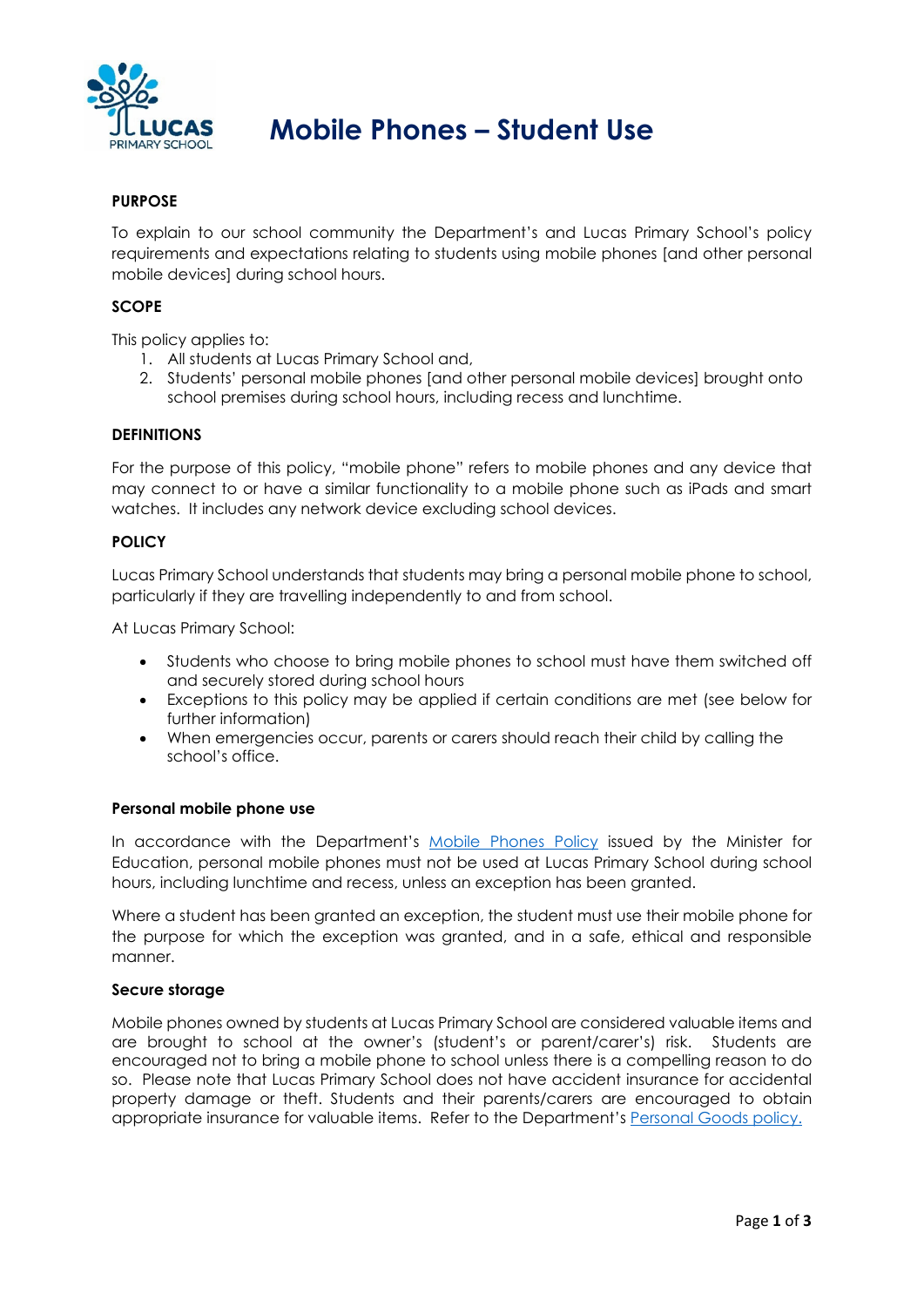Where students bring a mobile phone to school, Lucas Primary School will provide secure storage. Secure storage is storage that cannot be readily accessed by those without permission to do so. At Lucas Primary School students are required to store their phones in a lockable cupboard in their learning community.

## **Enforcement**

At Lucas Primary School, students who refuse to hand over their mobile phone or other personal mobile devices, and/or use their personal mobile phone inappropriately will be issued with consequences consistent with the school's existing Code of Conduct.

At Lucas Primary School inappropriate use of mobile phones is **any use during school hours**, unless an exception has been granted, and particularly use of a mobile phone:

- in any way that disrupts the learning of others
- to send inappropriate, harassing or threatening messages or phone calls
- to engage in inappropriate social media use including cyber bullying
- to capture video or images of people, including students, teachers and members of the school community without their permission
- to capture video or images in the school toilets, changing rooms, swimming pools and gyms

#### **Exceptions**

Exceptions to the policy:

- may be applied during school hours if certain conditions are met, specifically,
	- o Health and wellbeing-related exceptions; and
	- o Exceptions related to managing risk when students are offsite.
- can be granted by the principal, or by the teacher for that class, in accordance with the Department's Mobile Phones Policy.

The three categories of exceptions allowed under the Department's Mobile Phones Policy are:

#### *1. Learning-related exceptions*

| <b>Specific exception</b>                                                                                                          | <b>Documentation</b>            |
|------------------------------------------------------------------------------------------------------------------------------------|---------------------------------|
| For specific learning activities (class-based)<br>exception)                                                                       | Unit of work, learning sequence |
| For students for whom a reasonable adjustment<br>to a learning program is needed because of a<br>disability or learning difficulty | Individual Learning Plan        |

#### *2. Health and wellbeing-related exceptions*

| <b>Specific exception</b>        | <b>Documentation</b>        |
|----------------------------------|-----------------------------|
| Students with a health condition | Student Health Support Plan |
| Students who are Young Carers    | A localised student record  |

Where an exception is granted, the student can only use the mobile phone for the purpose for which it was granted.